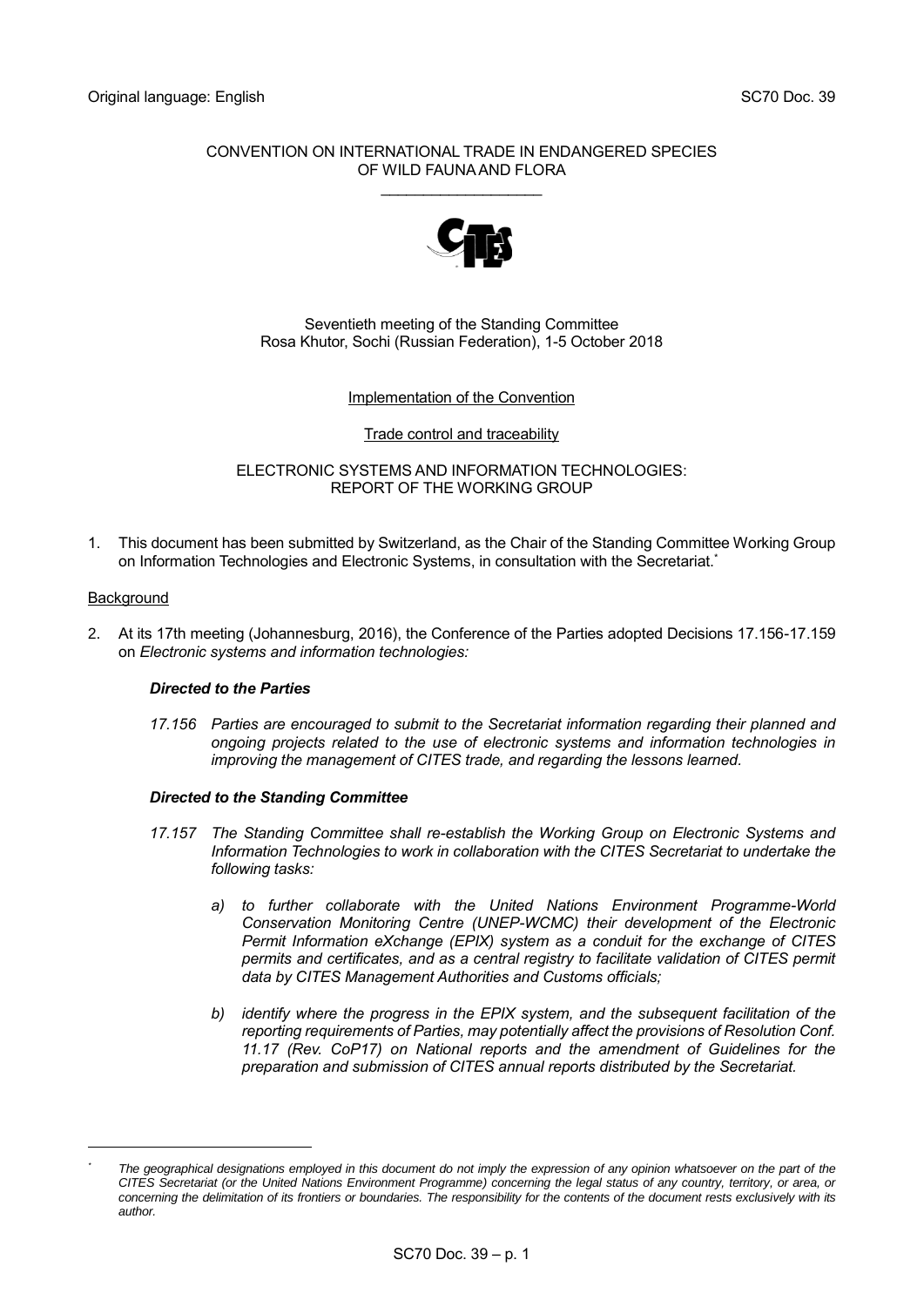- *c) to work the United Nations Centre for Trade Facilitation and Electronic Business (UN/CEFACT), the United Nations Conference on Trade and Development (UNCTAD), the International Trade Centre (ITC), the World Bank, the World Customs Organization (WCO), and the World Trade Organization (WTO) in the context of the Agreement on Trade Facilitation, and other relevant partners, to continue the development of joint projects that would facilitate Parties' access to electronic permitting services and their alignment to international trade standards and norms, such as the revision of the CITES e-permitting toolkit and the development of the eCITES module in ASYCUDA;*
- *d) to work with the Secretariat of the International Plant Protection Convention (IPPC) in the development of electronic trade documentation and learn from IPPC's efforts to develop electronic phytosanitary certificates; and*
- *e) to monitor and advise on Parties' work related to the development of traceability systems for specimens of CITES-listed species to facilitate their harmonization with CITES permits and certificates.*
- *17.158 The Standing Committee shall:* 
	- *a) review the progress of implementation of Decision 17.157 and make recommendations as necessary, including any suggestions for the revision of Resolution Conf. 11.17 (Rev. CoP17) and the amendment of Guidelines for the preparation and submission of CITES annual reports distributed by the Secretariat, to the 18th meeting of the Conference of the Parties; and*
	- *b) review the information submitted by Parties under Decision 17. 156, as well as the progress of implementation of Decision 17.157 and make recommendations as necessary, any suggestions for the revision of Resolution Conf. 12.3 (Rev. CoP17) on Permits and certificates to ensure the Resolution allows for electronic border clearance processes that are consistent with and incorporate the requirements of Articles III, IV, V and VI into any e-permitting system, examining in particular the issues of presentation and validation, to the 18th meeting of the Conference of the Parties.*

## *Directed to the Secretariat*

- *17.159 The Secretariat shall, subject to the availability of external funding:*
	- *a) publish on the CITES website the results of planned and ongoing projects undertaken by Parties related to the use of electronic systems and information technologies in improving the management of CITES trade, and the lessons learned, as submitted by Parties;*
	- *b) communicate with national lead ministries responsible for the development of Single Window environments, to raise awareness of CITES and to ascertain the availability of financial support to assist CITES Management Authorities to develop CITES e-permitting systems; and*
	- *c) provide capacity-building and advisory services to support Parties interested in implementing electronic solutions for the management of CITES permits and certificates.*

### Intersessional working group on electronic systems and information technologies

- 3. The Standing Committee, at its 69th meeting (SC69, Geneva, November 2017) established the working group on electronic systems and information technology to implement Decisions 17.157 and 17.158 with a mandate to:
	- a) further collaborate with the United Nations Environment Programme-World Conservation Monitoring Centre (UNEP-WCMC) on the development of the Electronic Permit Information eXchange (EPIX) system as a conduit for the exchange of CITES permits and certificates, and as a central registry to facilitate validation of CITES permit data by CITES Management Authorities and Customs officials;
	- b) identify where the progress in the EPIX system, and the subsequent facilitation of the reporting requirements of Parties, may potentially affect the provisions of Resolution Conf. 11.17 (Rev. CoP17)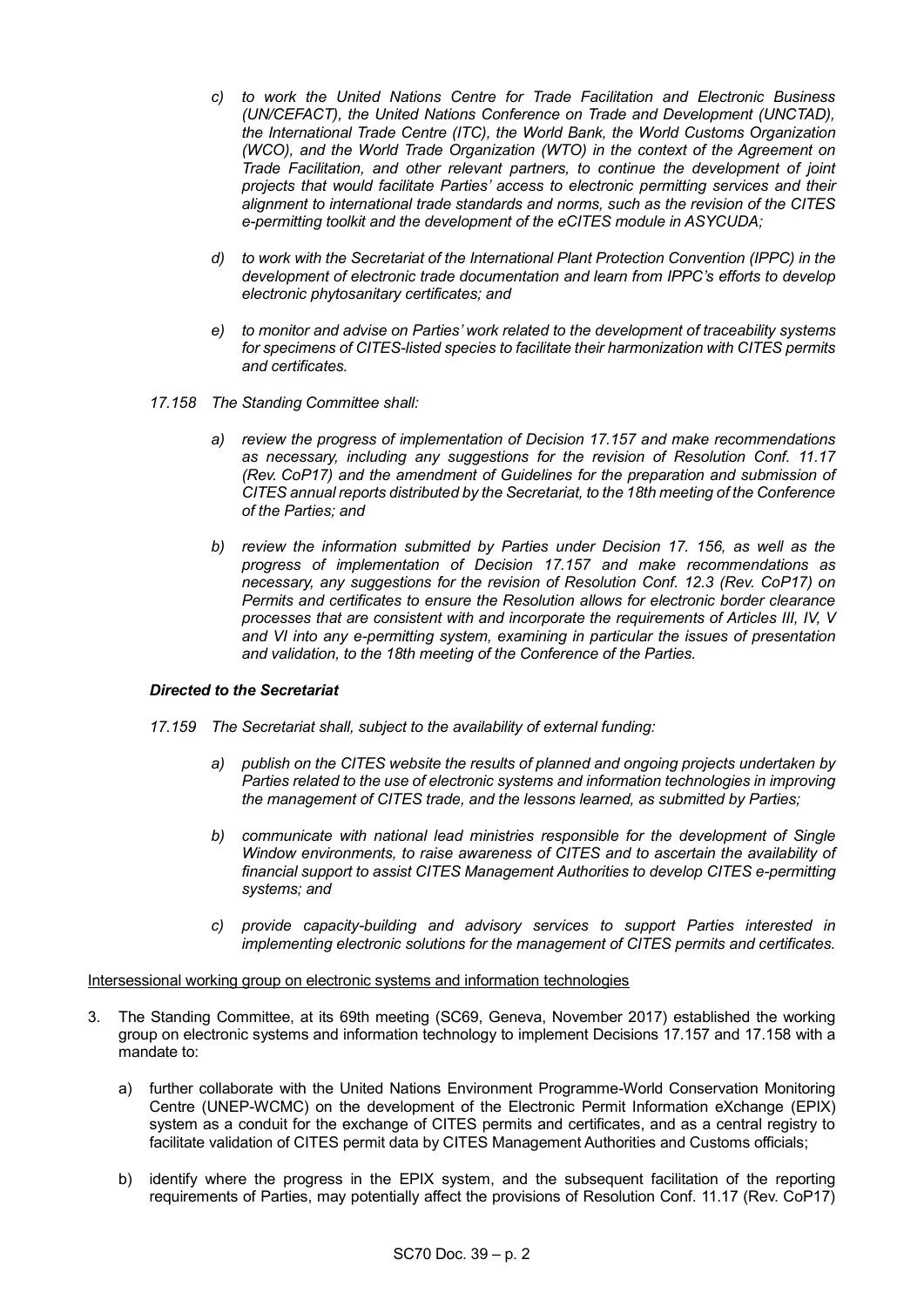on *National reports* and the amendment of Guidelines for the preparation and submission of CITES annual reports distributed by the Secretariat.

- c) work with the United Nations Centre for Trade Facilitation and Electronic Business (UN/CEFACT), the United Nations Conference on Trade and Development (UNCTAD), the International Trade Centre (ITC), the World Bank, the World Customs Organization (WCO), and the World Trade Organization (WTO) in the context of the Agreement on Trade Facilitation, and other relevant partners, to continue the development of joint projects that would facilitate Parties' access to electronic permitting services and their alignment to international trade standards and norms, such as the revision of the CITES epermitting toolkit and the development of the eCITES module in ASYCUDA;
- d) work with the Secretariat of the International Plant Protection Convention (IPPC) in the development of electronic trade documentation and learn from IPPC's efforts to develop electronic phytosanitary certificates;
- e) monitor and advise on Parties' work related to the development of traceability systems for specimens of CITES-listed species to facilitate their harmonization with CITES permits and certificates;
- f) make recommendations as necessary, including any suggestions for the revision of Resolution Conf. 11.17 (Rev. CoP17) on *National reports* and the amendment of the Guidelines for the preparation and submission of CITES annual reports distributed by the Secretariat, to the 18th meeting of the Conference of the Parties; and
- g) review the information submitted by Parties under Decision 17. 156, and make recommendations as necessary, any suggestions for the revision of Resolution Conf. 12.3 (Rev. CoP17) on *Permits and certificates* to ensure the Resolution allows for electronic border clearance processes that are consistent with and incorporate the requirements of Articles III, IV, V and VI into any e-permitting system, examining in particular the issues of presentation and validation, to the 18th meeting of the Conference of the Parties; and
- h) report back to the 70th meeting of the Standing Committee.
- 4. The membership of the Working Group was agreed as follows Switzerland (Chair), Australia, Bahamas, Canada, China, France, Georgia, Germany, Guatemala, Japan, Kenya, Kuwait, Malaysia, Norway, Portugal, Republic of Korea, Russian Federation, Saudi Arabia, Singapore, South Africa, Switzerland, Thailand, Uganda, United Arab Emirates, United Kingdom of Great Britain and Northern Ireland, United States of America, and Viet Nam; and Associazione Piscicoltori Italiani, Environmental Investigation Agency, International Wood Products Association, Legal Atlas, United Nations Economic Commission for Europe and United Nations Environment Programme.
- 5. The Standing Committee approved the work programme of the intersessional working group in Annex 1 of document SC69 Doc. 40.

## CITES Website on Information relating to the use of electronic systems and information technologies [Decision 17.159 a)]

6. The Secretariat continued to maintain the CITES website for Electronic Systems and Information Technologies (see [www.cites.org/eng/prog/eCITES\)](http://www.cites.org/eng/prog/eCITES) and provided information on the outputs of the Working Group on electronic Systems and Information technologies on this website.

## eCITES Implementation Framework to support Management Authorities in the implementation of electronic CITES systems [Decision 17.159 c)]

7. To support Parties in the planning and implementation of eCITES projects, the Secretariat prepared the eCITES Implementation Framework<sup>1</sup> - *A Practitioner's Guide to implement electronic CITES Permits*. This Framework provides guidance and specific recommendations for automation of permit procedures in Management Authorities, implementation of electronic data exchange with Customs for improved CITES border controls, electronic Permit Information Exchange (EPIX) to prevent fraudulent use of permits and automated generation of annual reports. It promotes a structured, stepwise implementation approach to

*<sup>1</sup> <https://cites.org/sites/default/files/20180219eCITESImplementationFramework.pdf>*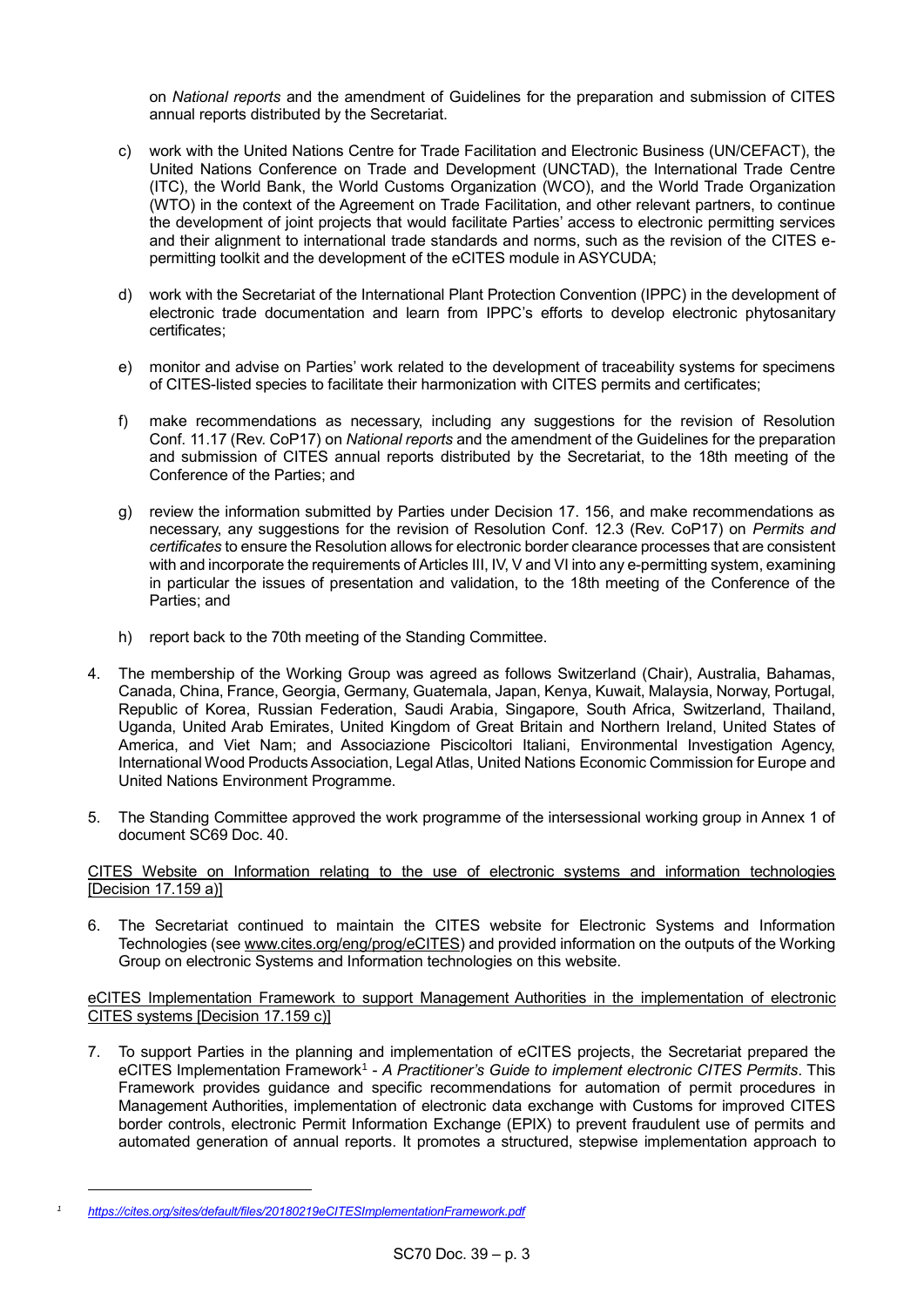electronic CITEs systems which Parties can adapt to their specific needs and readiness to change to automated procedures.

- 8. In preparing the Guide the Secretariat received substantial support by Management Authorities and international experts who shared their experience in the automation of permit processes. The contributions are acknowledged in the introduction of the Guide.
- 9. The Working Group reviewed and amended the Guide prepared by the Secretariat. The Working Group believes that the Guide contains valuable expertise and recommendations for Parties, which will help to reduce time and costs for national eCITES implementation projects.

### Recommendations on the electronic equivalent of physical signatures and seals in electronic CITES permits and certificates [SC69 Doc. 40, Draft Programme of Work, work item III]

- 10. Resolution Conf. 12.3 (Rev. CoP17) establishes the equivalence of paper and electronic CITES permits. The Resolution includes requirements for physical signatures, seals and stamps in paper permits or, in the case of electronic forms an electronic equivalent of the physical signature<sup>2</sup>.
- 11. In preparing for exchange of electronic CITES permits, a number of Parties expressed the need for guidance regarding the implementation of electronic signatures. These Parties were concerned that the provision would mandate the use of digital signatures based on asymmetric encryption technology and Public Key Infrastructure (PKI) for authentication of signatures. In cross-border trade PKI is considered to be problematic as many countries do not have legal systems in place which recognise national PKI or allow recognition of digital signatures certified by PKI systems of other countries.
- 12. The Secretariat consulted with UN/CEFACT experts on this topic and reviewed UNECE Recommendation 14 *Authentication of trade documents*<sup>3</sup> , which provides recommendations to Governments and trade on the use of physical and electronic signatures in trade documents.
- 13. UNECE Recommendation 14 distinguishes between electronic and digital signatures:

An *electronic signature* can be implemented by any process or technology that is considered as a functional equivalent of a physical signature. A typical example for use of electronic signatures are eBanking systems where the user connects with a password. The eBanking system will then record all activities of the user, such as payment instructions and money transfers. In case of litigation these records are used as evidence to connect the electronic instruction with the user which serves as a functional equivalent of physical signatures.

A *digital signature* is defined as a specific technical implementation of an electronic signature that uses PKI type encryption algorithms and technologies as outlined in paragraph 11 above. Digital signatures are used, for example, in exchange of digital currencies where sender and receiver remain anonymous.

- 14. UNECE Recommendation 14 establishes that any electronic process that provides the functional equivalence of the physical signature in the paper form constitutes an electronic signature and should be accepted in electronic document exchanges.
- 15. It follows from the advice of UN/CEFACT Recommendation 14 that Parties are not required to use digital (i.e. PKI type) signatures as electronic equivalent to a physical signature. Instead Parties can use other forms of electronic signature, for example, by authenticating exporters through IDs and passwords when requesting CITES permits and recording this information in the eCITES system of the Management Authority.
- 16. The Secretariat, in consultation with the UN/CEFACT Chair, prepared a *Note on electronic signatures in CITES Permits* to summarise options for the electronic equivalence of physical signatures and seals in electronic CITES permits and certificates. This Note is provided in Annex 1 of this document.

-

*<sup>2</sup> For example, Resolution Conf. 12.3 (Rev. CoP17) paragraph 2.e) "if a permit or certificate form, whether issued in an electronic or paper format, includes a place for the signature of the applicant, the absence of the handwritten signature or in case of electronic forms any electronic equivalent should render the permit or certificate invalid;"* 

*<sup>3</sup> https://www.unece.org/tradewelcome/un-centre-for-trade-facilitation-and-e-business-uncefact/outputs/cefactrecommendationsrecindex/list-of-trade-facilitation-recommendations-n-11-to-15.html*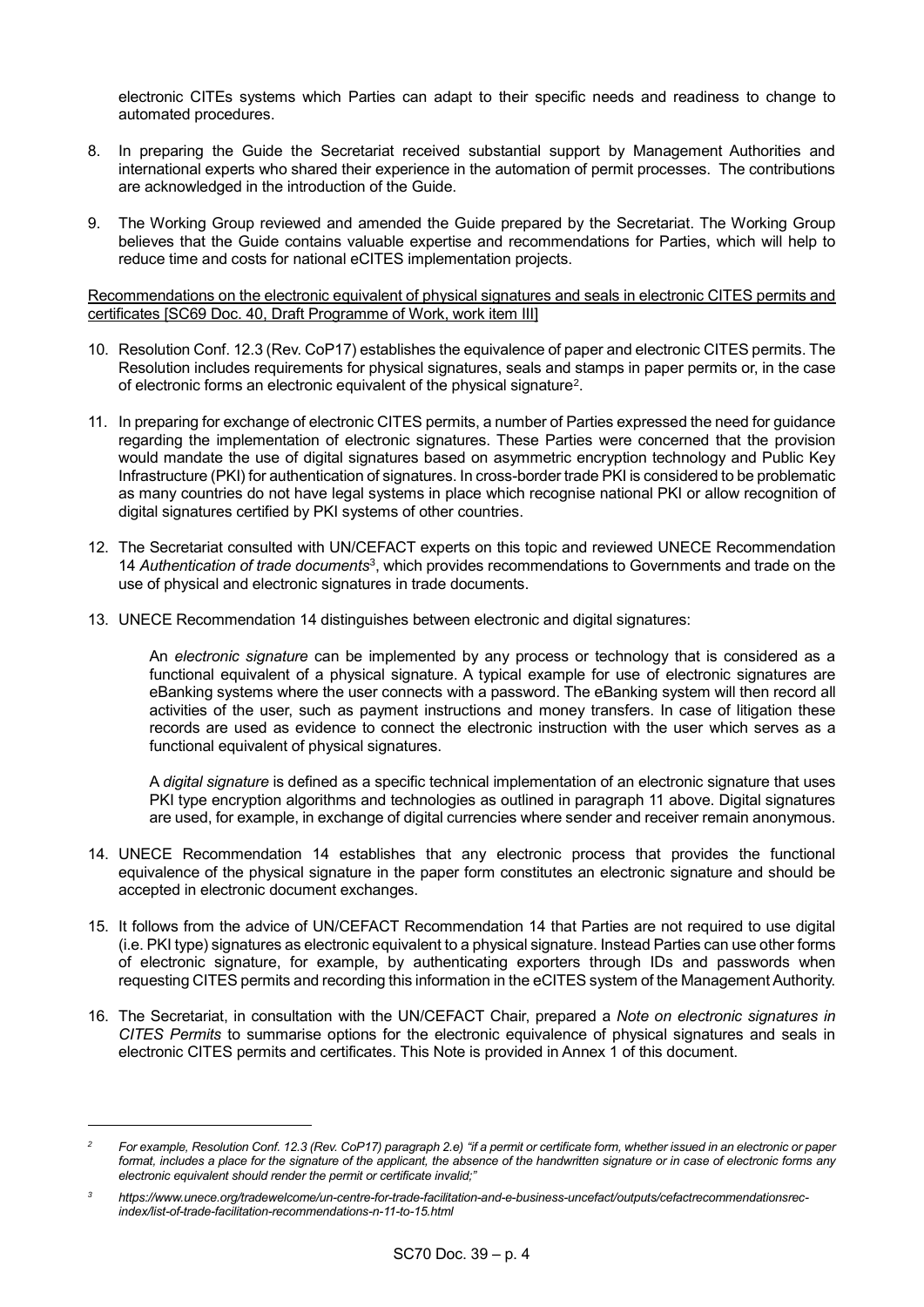17. The Working Group reviewed the Note and supported the recommendations made therein. To codify these recommendations, the Secretariat prepared a suggestion for amending Resolution Conf. 12.3 (Rev.CoP17) which includes these recommendations in a new Section II "*Regarding the electronic equivalent of physical signatures and seals*". to be inserted between the existing *Section II Regarding export permits and re-export certificates* and Section III. The text of this proposal is contained in the Annex 2 of this document.

# Electronic Permit Information Exchange Decision [17.157 a) and b)]

- 18. In 2017 Switzerland, France and UNEP-WCMC completed a joint feasibility study on the exchange of electronic permits between Management Authorities using a central hub acting as a clearing house. UNEP-WCMC developed an initial technical prototype for such an exchange hub.
- 19. In evaluating, the countries found that the development of a secure, central hub solution requires significant preparatory work and agreements between Parties as well as substantial funds for implementation and operation of the hub.
- 20. Switzerland and France resolved to progress the pilot by implementing a direct (Party to Party) permit exchange between the two Management Authorities, thus avoiding the need to develop and maintain a central hub. Progress has been made in developing the direct information exchange solution and both Parties have now concluded the technical tests. The Parties are now preparing functional tests for coordination of permit control processes by both Authorities and to test the exchange of information on the actual numbers exported or imported.
- 21. Switzerland and the Secretariat received expression of interest for electronic permit exchanges from other Parties including China, Czech Republic, Malaysia, Norway, Singapore, Sweden and Thailand. Switzerland is in contact with Parties for their integration into a future network of EPIX exchanges. To share the knowledge and expertise gained to date, Switzerland and the Secretariat prepared three documents for the consideration of the Working Group:

The concept paper on *Development of electronic permit information exchange for CITES* (available in an information document to SC70) explains the differences between exchange of paper and electronic permits, introduces some of the challenges when migrating from paper to electronic permits and suggests a set of recommendations and standards that CITES should develop and adopt to facilitate the exchange of electronic permits between Parties. The paper focusses on requirements of direct exchanges permits between Parties (point-to-point exchanges). If two Parties decide to exchange CITES permits through a Hub this would require additional agreements and standards to manage the operation of the Hub. The paper briefly discusses these additional requirements. The paper acknowledges the potential future role of Blockchain technology for EPIX but does not discuss this technology due to the current lack of practical experience on BC for permit exchange.

The document on *EPIX Onboarding: Simplifying the implementation of Electronic Permit Information Exchanges between Parties* (available in an information document to SC70) to facilitate integration of new Parties into already established electronic permit exchanges. It proposes a three step process with a separation of roles between the on boarding Party, the Parties already exchanging electronic permits and the Secretariat.

The draft technical specification for EPIX message exchanges used in the Swiss French pilot<sup>4</sup> were shared with the WG. While this specification is likely to be amended it provides already important technical information for Parties preparing for electronic permit information exchanges and on possible future CITES standards for electronic permit information exchange.

# ASYCUDA eCITES software for the automation of CITES Business Processes [Decision 17.157 c)]

22. UNCTAD developed the ASYCUDA aCITES which provides an off-the shelf software solution for Management Authorities for electronic certification, control and reporting of trade in CITES listed species. The system can be configured to the specific requirements and needs of the Management Authority including adaptation to national languages, legal requirements and workflows. The aCITES system is available to Parties for implementation in the framework of a technical cooperation project with UNCTAD which includes

*<sup>4</sup> [https://cites.org/sites/default/files/eng/prog/e/SI\\_DataExchange\\_EN.DOCX](https://cites.org/sites/default/files/eng/prog/e/SI_DataExchange_EN.DOCX)*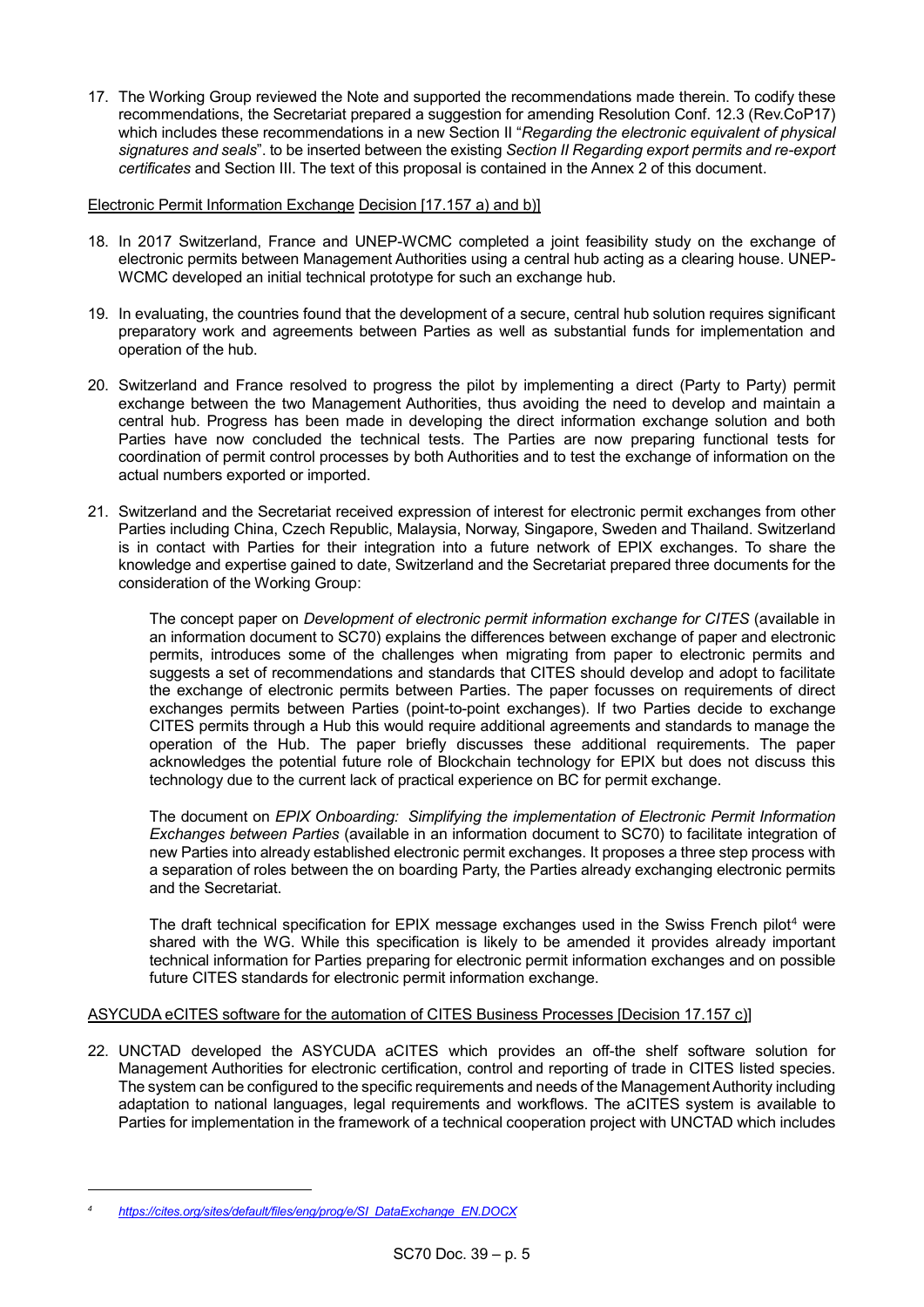the adaptation to national requirements, development country specific reports, integration into Customs control processes, capacity building and capacity building.

- 23. The Standing Committee, at its 69th meeting, noted the availability of a low cost software solution for the automation of CITES processes, called upon interested Parties to evaluate whether an implementation of this system in their Management Authority can strengthen CITES permit control and called upon donor agencies to take note of the interest of many Management Authorities from developing countries to adopt automated solutions and the need to provide funding for the implementation
- 24. The Secretariat received official request to support an aCITES implementation from Sri Lanka and the Bahamas and is aware of the interest in aCITES implementations by Canada, Georgia as well as Pacific islands countries and other countries from the Caribbean region. The Secretariat and UNCTAD are in discussion with selected Parties to develop technical cooperation projects.
- 25. The main obstacle for aCITES implementation is the lack of funding by interested Parties from developing countries. As outlined in the Questionnaire on electronic systems and information technologies for CITES management (eCITES) Management Authorities from developing countries generally require complementary funding by donor agencies to implement efferent and automated permit issuance and control processes. Management Authorities have asked the Secretariat to draw the attention of donor agencies to the importance of automation of CITES permit processes for the sustainability of trade in CITES listed species in their countries and the fight against illegal trade in wildlife.

### Collaboration with international organizations on alignment of eCITES norms and standards to international standards) [Decision 17.157 e)]

- 26. The Secretariat continues to work and liaise with the United Nations Centre for Trade Facilitation and Electronic Business (UN/CEFACT) and in particular with the UN/CEFACT Working Group on Agriculture Trade. The Secretariat attended the 30th UN/CEFACT Forum (Rome, 2017) and 31st Forum (Geneva, 2018) and presented the current state of work on eCITES including the ongoing work on CITEs standards for electronic traceability systems.
- 27. In implementing Decision 17.157 d) the Secretariat continues to liaise and exchange experience with the ePhyto project<sup>5</sup> for the electronic exchange of phytosanitary certificates conducted jointly by the International Plant Protection Convention (IPPC) and the World Trade Organization. The Secretariat attended the 2nd ePhyto Project Advisory Committee meeting (Geneva, December 2017) and presented the current state of preparations for CITES Electronic Permit Information Exchange. The Secretariat also participated in a Webinar organised by the Inter-American Institute for Cooperation on Agriculture to promote exchange of electronic certificates in agriculture trade.

# Integration into automated border control procedures for improved control of trade in CITES listed species Decision [17.158 b)]

- 28. Switzerland together with the UNCTAD Centre of Excellency in Gibraltar organised a workshop on Customs Control of Trade in CITES listed Species: Trends, Technologies and Opportunities for improved Trade and Regulatory Control, (Gibraltar, UK, May 2018). Representatives from Management Authorities, national Customs Organizations and Internationale Organizations such as European Commission, World Customs Organization (WCO) and EUROPOL attended the workshop and shared their expertise in latest instruments for control of international trade. Presentations and background documents of the workshop are available at the eCITES Website (https://cites.org/eng/prog/eCITES),
- 29. The Workshop showed that Customs controls worldwide are now based on Risk Management as a core instrument to detect non-compliant trade transactions and to prevent laundering of illegal trade in legal supply chains Risk Management uses objective selectivity criteria to identify potentially non-compliant trade transactions which then lead to targeted inspections. The WTO Trade Facilitation Agreement (TFA) recommends that customs and other relevant border controls use a Risk Management system to control trade, to the extent possible. Its application for efficient border control is supported by the WCO Risk Management Compendium. In Resolution Conf. 11.3 (Rev.CoP17) on Compliance and Enforcement, Parties are advised to develop a comprehensive strategy for border controls which should include on policy of risk assessment and targeted inspections for physical controls.

*<sup>5</sup> <http://ephyto.ippc.int/>*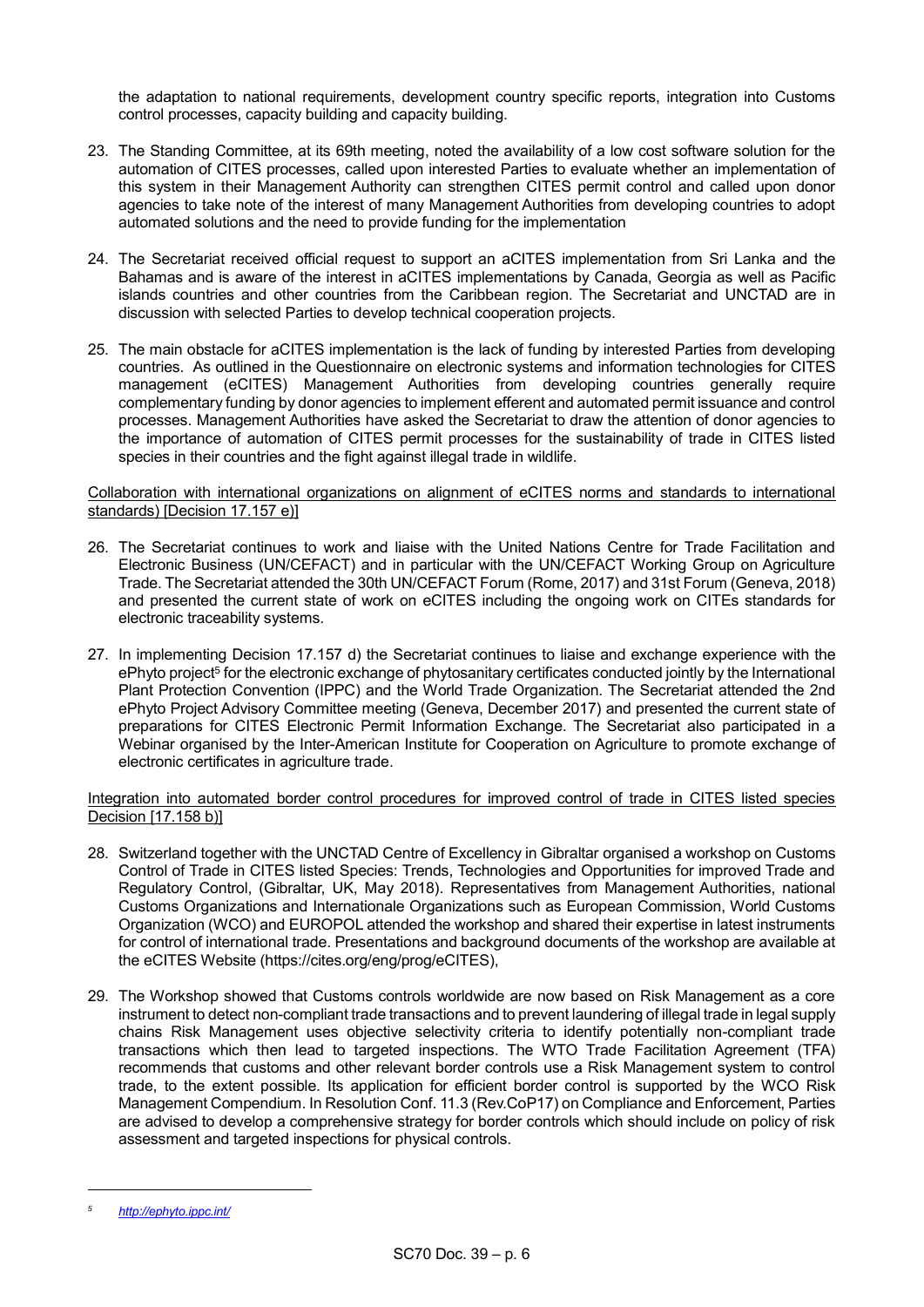- 30. Risk Management uses modern information and communication technologies, including electronic document exchanges, data analysis and automated risk identification. Risk Management requires that electronic information on CITES permits can be made available to Customs.
- 31. To strengthen the control of trade in CITES listed species, Management Authorities and Customs Authorities would have to work closely together to ensure that the national Customs Risk Management system is configured with specific, CITES relevant risk criteria and that Customs can control all in-and outgoing consignments for compliance with CITES regulations.
- 32. To achieve this Management Authorities need a good understanding of latest policies, instruments and procedures used by Customs administrations for the control of international trade. It equally requires that Customs Administrations understand the priorities of their national Management Authority for CITES trade controls so that they can integrate CITES selectivity criteria into their Risk Management system. After the implementation both administrations need to establish a formal process to review the efficiency of the CITES selectivity criteria taking into account the seizures that have been made through the risk based process.
- 33. Realizing that international illegal trade has reached alarming levels, the Workshop noted a general lack of guidance and training materials available to Management Authorities to develop this kind of collaboration with Customs. Consequently, many Customs administrations are not in a position to fully use the strength of their Risk Management systems for the control of trade in CITES listed species.
- 34. As noted in the Summary and Recommendations of the Workshop (available in an information document) the participants at the workshop suggested to develop recommendations, guidelines and training materials to establish systematic collaboration between Management Authorities and national Customs organizations for integration of CITES Risk Management into the existing trade and border control systems. Participants outlined the need of automation of CITES permit processes and electronic information exchange with Customs as a precondition for CITES electronic risk management by Customs.
- 35. Participants also recommended to assess existing CITES resolutions on permit issuance and processing including Resolution 12.3 (Rev. CoP17) with a view to creating an enabling environment for cooperation between CITES Management Authorities and Customs or Border administrations for the implementation of modern and efficient control procedures for trade in CITES listed species.
- 36. The Standing Committee is invited to consider the information provided in this report.

# Recommendations

- 37. The Standing Committee is invited to consider the information provided in this report.
- 38. The Standing Committee is invited to propose the amendment of Resolution Conf. 12.3 (Rev. CoP17) on *Permits and certificates* as provided in Annex 2 of this document for the consideration of the Conference of the Parties at its next meeting (CoP 18).
- 39. The Standing Committee is invited to propose the decisions provide in Annex 3 of this document for the consideration of the Conference of the Parties at its next meeting (CoP 18).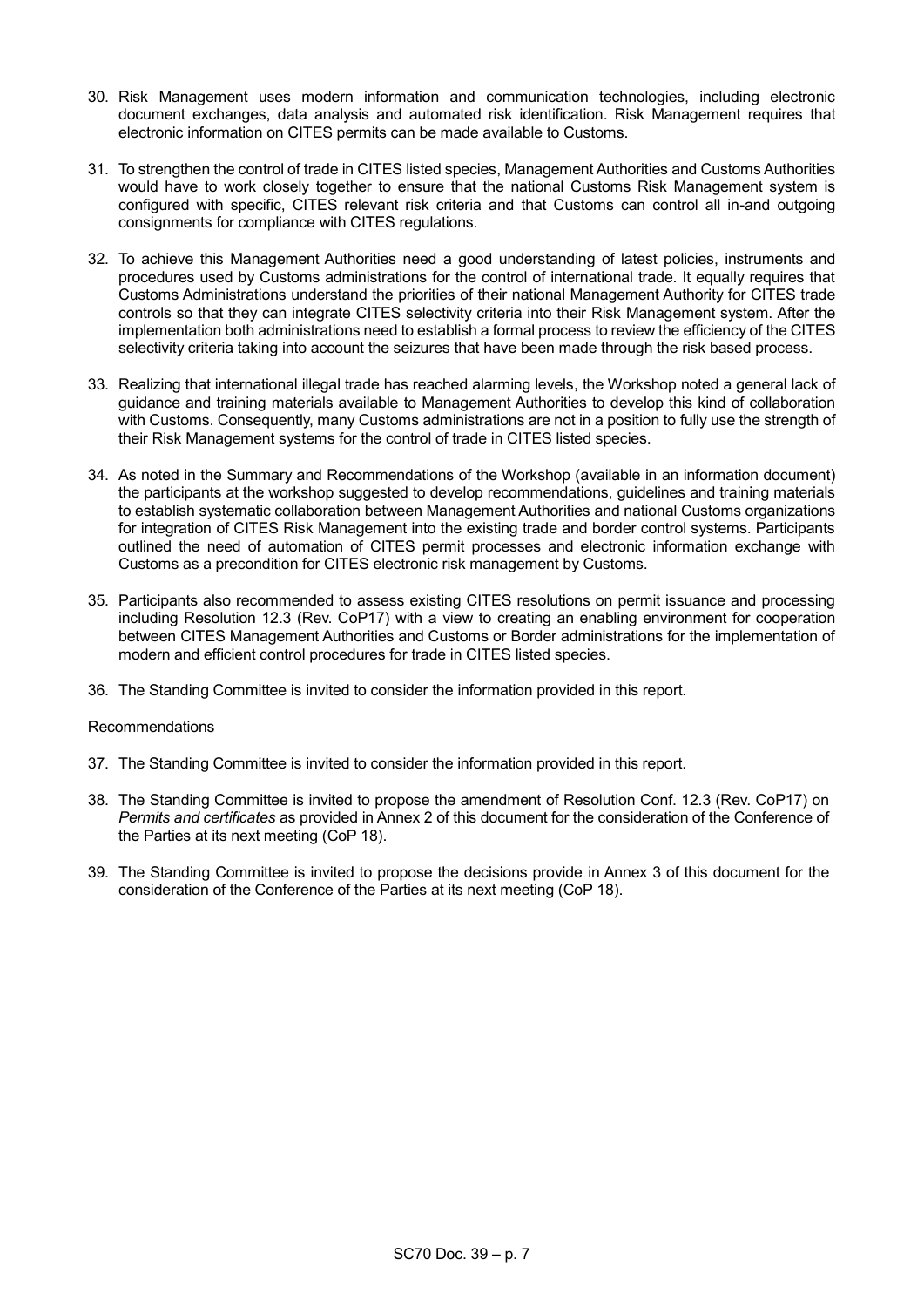## **Note on electronic signatures in cites permits and certificates**

1. This document has been drafted by the Secretariat for discussion in the CITES Working Group on electronic Systems and Information Technologies

### CITES documentary requirements

- 2. CITES Resolution Conf. 12.3 (Rev. CoP17)<sup>6</sup> provides a compilation of recommendations and standards relating to documentary requirements of CITES permits and certificates in paper and electronic format.
- 3. Resolution Conf. 12.3 (Rev. CoP17) states the equivalence of paper and electronic CITES permits:

*RECOGNIZING that permits and certificates may be issued in paper, electronic or both formats;*

*RECOGNIZING that there is no obligation on Parties to issue permits or certificates in electronic formats;*

- *2. AGREES that:* 
	- *b) Permits and certificates may be issued in paper format or electronic format provided all Parties involved have agreed with the electronic format*
- *3. RECOMMENDS that:* 
	- *k) all Parties consider the development and use of electronic permits and certificates;*
- 4. With regard to signatures and stamps Resolution Conf. 12.3 (Rev. CoP17) states the **functional equivalence of physical and electronic signatures:**
	- *2. AGREES that:* 
		- *e) if a permit or certificate form, whether issued in an electronic or paper format, includes a place*  for the signature of the applicant, the absence of the handwritten signature or in case of *electronic forms any electronic equivalent should render the permit or certificate invalid;*

*Annex 1 Information that should be included in CITES permits and certificates*

- *l) The name of the signatory and his/her handwritten signature for paper permits and certificates or its electronic equivalent for electronic permits and certificates*
- *m) The embossed seal or ink stamp of the Management Authority or its electronic equivalent*

### Concerns of Parties

- 5. Several Parties informed the Secretariat that the requirement for electronic signatures in Resolution Conf. 12.3 (Rev. CoP17) could cause practical problems in the implementation of electronic CITES permits.
- 6. In particular Parties were concerned that an electronic equivalent of a physical signature is often associated with asymmetric encryption technology such solutions using the RSA algorithm and Public Key Infrastructure (PKI).
- 7. As most countries do not have PKI and/or legislation that fully supports use of PKI for trade documents, the lack of PKI infrastructure would prevent the widespread adaption of electronic CITES permits.

*<sup>6</sup> https://cites.org/eng/res/12/12-03R17.php*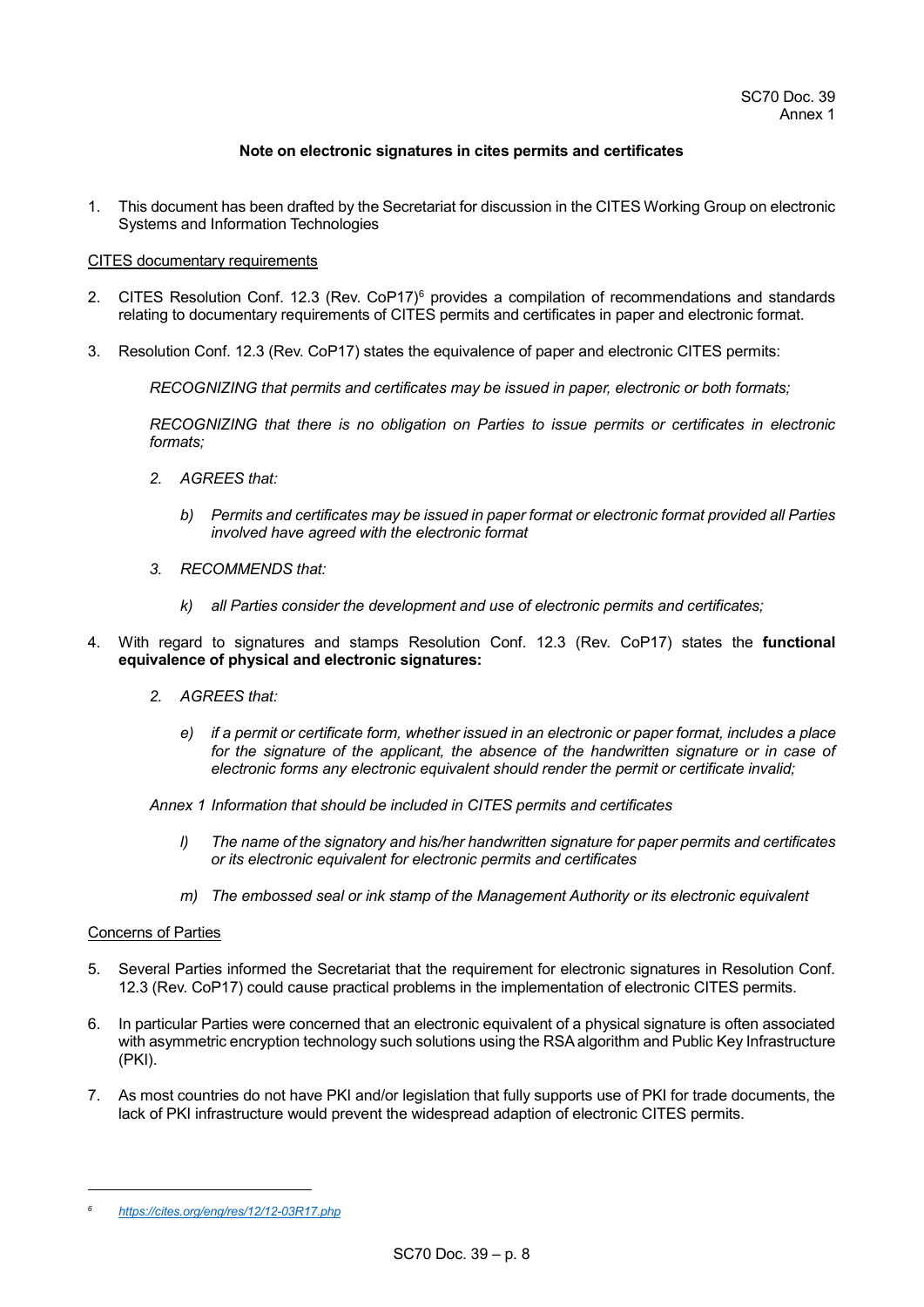### International recommendations for use of electronic signatures in trade documents

- 8. The Nations Centre for Trade Facilitation and electronic Business (UN/CEFACT), an intergovernmental body of UNECE, is the UN focal point to develop international standards for trade facilitation and electronic Business.
- 9. CITES has a well-established liaison with UN/CEFACT. The CITES Permit is based on the UN Layout Key (UN/CEFACT Recommendation 1), and the CITES XML standard for electronic permits7 is based on the eCERT standard of UN/CEFACT.
- 10. UN/CEFACT has issued Recommendation 14 on Authentication of trade documents8, which provides recommendations to Governments and trade on the use of physical and electronic signatures in trade documents. In developing this Recommendation UN/CEFACT worked closely with the United Nations Commission on International Trade Law (UNCITRAL) and prepared Recommendation 14 in alignment with relevant work of UNCITRAL.
- 11. Recommendation 14 was revised in 2014 to meet the latest requirements of electronic document exchanges.

# Guidance on use of electronic Signatures in UN/CEFACT Recommendation 14

12. UN/CEFACT and UN/CITRAL specifically distinguish between *electronic signatures* and *digital signatures*: An electronic signature does not call for a specific type of technology, rather it is a process that serves the same functions as a manual signature. An *electronic signature* is defined as

*Data in electronic form in, affixed to or logically associated with, a data message, which may be used to identify the signatory in relation to the data message and to indicate the signatory's intention in respect of the information contained in the data message.* 

*In its broadest sense, a signature (manual-ink or its electronic equivalent) creates a link between a person (physical or legal) and the content (document, transaction, procedure, or other). This link can be considered as having three inherent functions: an identification function, an evidentiary function and an attribution function.*

*In international business relations, one of the basic foundations<sup>9</sup> is trust between the parties; the requirements of a signature will, in many cases, most likely reflect that trust.*

- 13. By contrast, the term *digital signature* denotes the implementation of an electronic signature in a specific technology and is usually associated with signatures using asymmetric encryption and PKI technology. Thus a digital signature is a specific technology choice for the implementation of an electronic signature.
- 14. When implementing electronic signatures, UN/CEFACT recommends that Parties avoid adopting solutions that are costlier and burdensome than the manual signature process (UN/CEFACT Recommendation 14, para 38). Similarly, UNCITRAL recommends that the method of authentication should be "as reliable as was appropriate for the purpose for which the data message was generated"10.
- 15. UN/CEFACT specifically notes that an electronic signature providing the required security level can be implemented through different technologies other than PKI.
- 16. The Recommendation states that, for example, an electronic signature could be implemented through a registration and verification process based on an ID/password for identification of the user and a secure connection between the user and the application.
- 17. The important criteria to qualify as an electronic signature is not the technology used but whether the electronic signature is a *functional equivalent* to the paper signature, i.e. whether the chosen technology

*<sup>7</sup> CITES ePermitting Toolkit, https://oldsrv.cites.org/eng/prog/e/toolkit/index.htm*

*<sup>8</sup> https://www.unece.org/tradewelcome/un-centre-for-trade-facilitation-and-e-business-uncefact/outputs/cefactrecommendationsrecindex/list-of-trade-facilitation-recommendations-n-11-to-15.html*

*<sup>9</sup> For further discussion on the Functions of a signature see UN/CEFACT Recommendation 14, para 16*

*<sup>10</sup> UNCITRAL "Model Law on Electronic Commerce with Guide to Enactment 1996 with additional articles 5bis as adopted in 1998"*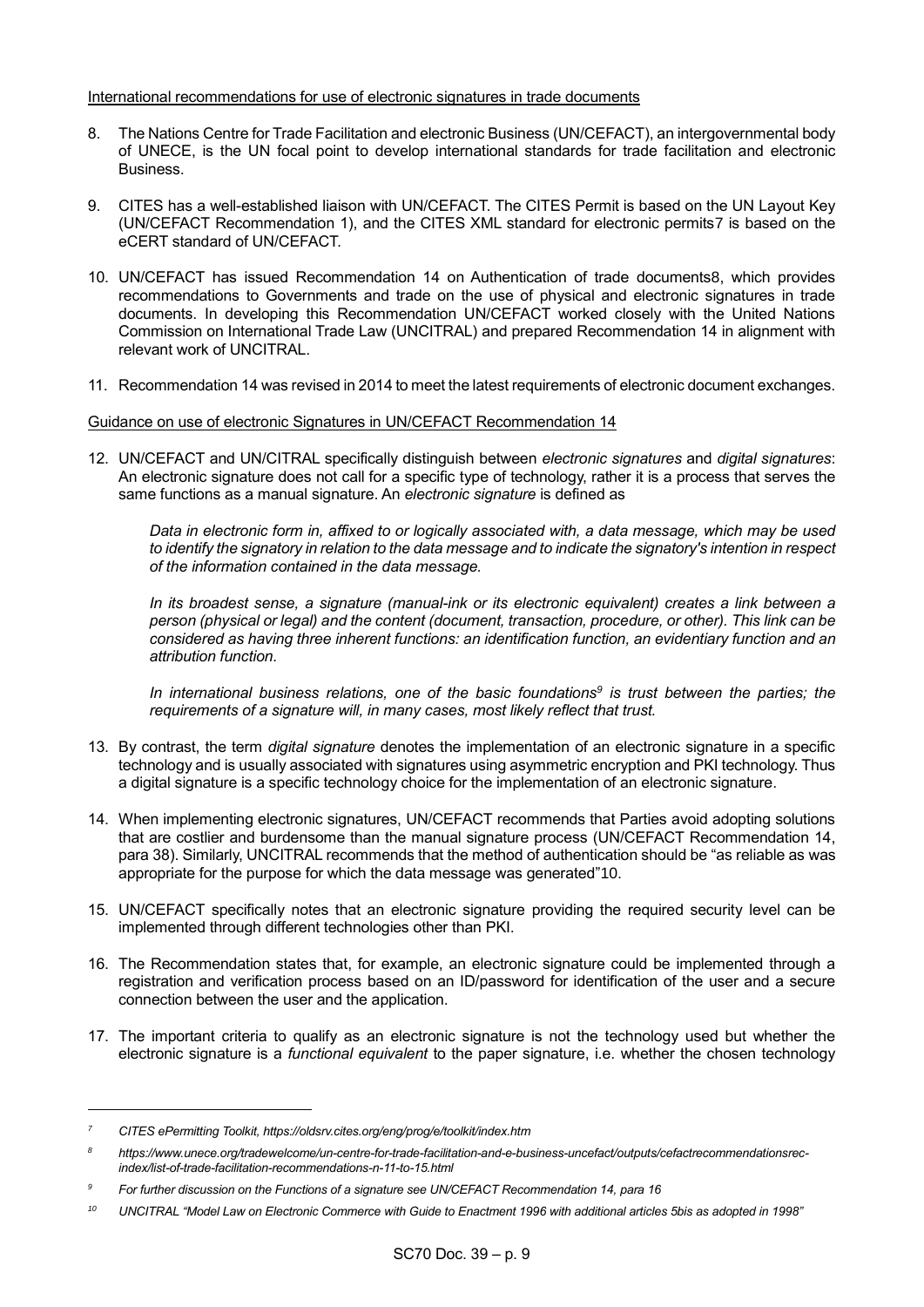solution delivers the same level of reliability as the physical signature (UN/CEFACT Recommendation 14, para 66).

### Relevance of Recommendation 14 for CITES electronic signatures

- 18. Resolution Conf. 12.3 (Rev. CoP17) establishes the functional equivalence of physical and electronic signatures in CITES permits and explicitly uses the term "electronic signature".
- 19. UN/CEFACT Recommendation 14 and UNCITRAL Model Law states that any electronic process that provides the functional equivalence of the physical signature constitutes an electronic signature.
- 20. If CITES follows advise of UN/CEFACT Recommendation 14 then Parties are not required to use digital (i.e. PKI type) signatures as electronic equivalent to the paper based signature. Instead Parties can use other forms of electronic signature, for example, by identifying exporters through ID and passwords when requesting CITES permits or by using secure document exchange for cross border permit exchanges with other Parties.

### Guidance to Parties on electronic Signatures in CITES permits

21. Resolution Conf. 12.3 (Rev. CoP17) currently lacks clear guidance to Parties on which functionality the paper or electronic signature should provide, i.e. an explanation why a signature or a seal is required in the document.

### Recommendation

22. It is therefore suggested that the ePermitting Working Group provides following recommendation to the Standing Committee for an update of Resolution Conf. 12.3 (Rev. CoP17):

# RECOMMENDS that

- a) Parties should consider UN/CEFACT Recommendation 14 as best practice when implementing the electronic equivalent of signatures and seals in electronic CITES permitting systems;
- b) Parties using electronic CITES systems should use username and passwords and/or similar technologies to authenticate all users that have access to the system;
- c) electronic CITES systems must keep an audit trail, i.e. keep electronic records that enable the Management Authority to identify the person who requested, approved, processed or altered electronic CITES permits and certificates; and
- d) archives of audit trials must be kept for no fewer than 5 years after the expiry date of the permit; and

AGREES that in electronic CITES systems that meet the above requirements, the electronic equivalent of a physical signature and a seal is provided through the identification of the permit applicant, the identification of the official that issued or authorized the document, and the identification of the issuing agency.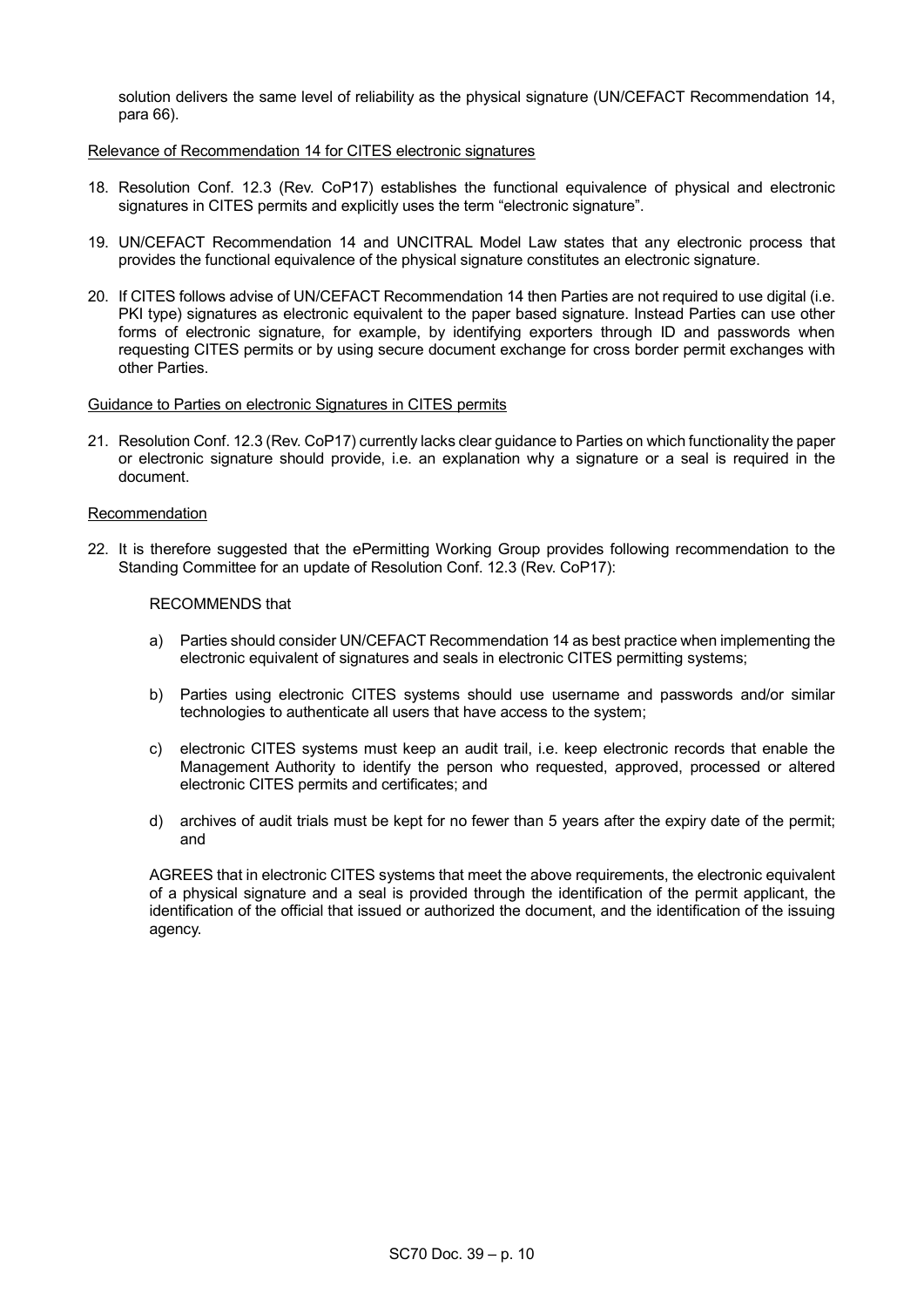## **Proposed amendments to Resolution Conf. 12.3 (Rev. CoP17)**

Regarding the electronic equivalent of physical signatures and seals

RECOMMENDS that:

- a) Parties consider UN/CEFACT Recommendation 14 on Authentication of trade documents as good practice when implementing the electronic equivalent of signatures and seals for electronic CITES permitting exchanges;
- b) Parties using electronic CITES systems authenticate all users that have access to the electronic system using username and passwords and/or similar technologies;
- c) Ensure that electronic CITES systems keep an audit trail, i.e. keep electronic records that enable the Management Authority to identify the person who requested, approved, processed or altered electronic CITES permits and certificates; and
- d) Keep archives of audit trials for no fewer than 5 years after the expiry date of the permit; and

AGREES that in electronic CITES systems that meet the above requirements, the electronic equivalent of a physical signature and a seal is provided through the identification of the permit applicant, the identification of the official that issued or authorized the document, and the identification of the issuing agency and the endorsement by the Customs office.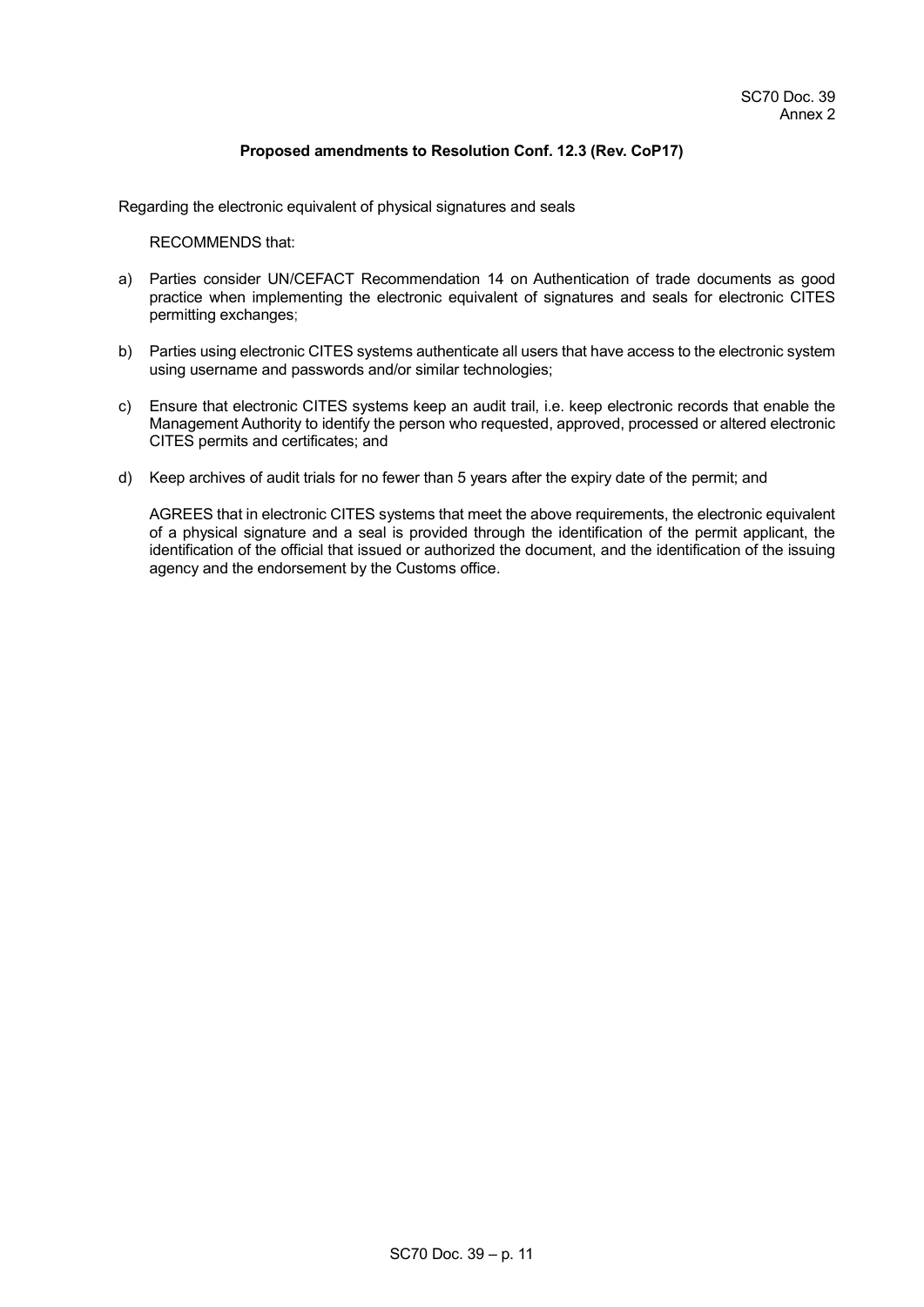### **Decisions to be forwarded to CoP18**

# *18.AA Directed to Parties*

Parties are invited to

- a) support the Working Group on electronic permit processing and efficient control procedures; and
- b) consider the *eCITES Implementation Framework* and the recommendations contained within this document when planning and implementing electronic CITES systems and report their experiences and lessons learned during the implementation of these systems to be shared in future revisions of this Framework.

Parties are requested:

- a) to consider the implementation of electronic CITES systems to increase transparency and efficiency of the permit issuance and control process, to prevent use of fraudulent permits and to provide quality data for improved sustainability assessment and to take note of the UNCTAD aCITES system as a low cost, off-the-shelf solution that is now available to Parties for implementation;
- b) using electronic CITES systems to:
	- i) consider UN/CEFACT Recommendation 14 on *Authentication of trade documents* as good practice when implementing the electronic equivalent of signatures and seals for electronic CITES permitting exchanges;
	- ii) use username and passwords and/or similar technologies to authenticate all users that have access to the system;
	- iii) ensure that electronic CITES systems keep an audit trail, i.e. keep electronic records that enable the Management Authority to identify the person who requested, approved, processed or altered electronic CITES permits and certificates;
	- iv) keep archives of audit trials for no fewer than 5 years after the expiry date of the permit; and
	- v) agree that in electronic CITES systems that meet the above requirements, the electronic equivalent of a physical signature and a seal is provided through the identification of the permit applicant, the identification of the official that issued or authorized the document, and the identification of the issuing agency and the Customs office that endorsed the permit;
- c) to establish a systematic dialogue and ongoing collaboration between their Management Authorities and their national Customs and border control agencies to implement an efficient, risk based control system for cross border trade in CITES listed species; and
- d) to provide information to the Secretariat on the state of automaton of CITES permit processes and the implementation control systems for cross border trade in CITES listed species and share their lessons learned.

### *18.BB Directed to the Standing Committee*

The Standing Committee shall establish a Working Group on electronic permit processing and efficient control procedures to work in collaboration with the CITES Secretariat to undertake the following tasks:

a) to work with the United Nations Centre for Trade Facilitation and Electronic Business (UN/CEFACT), the United Nations Conference on Trade and Development (UNCTAD), the International Trade Centre (ITC), the World Bank, the World Customs Organization (WCO), the World Trade Organization (WTO) and other relevant partners, to continue the development of joint projects that would facilitate Parties'